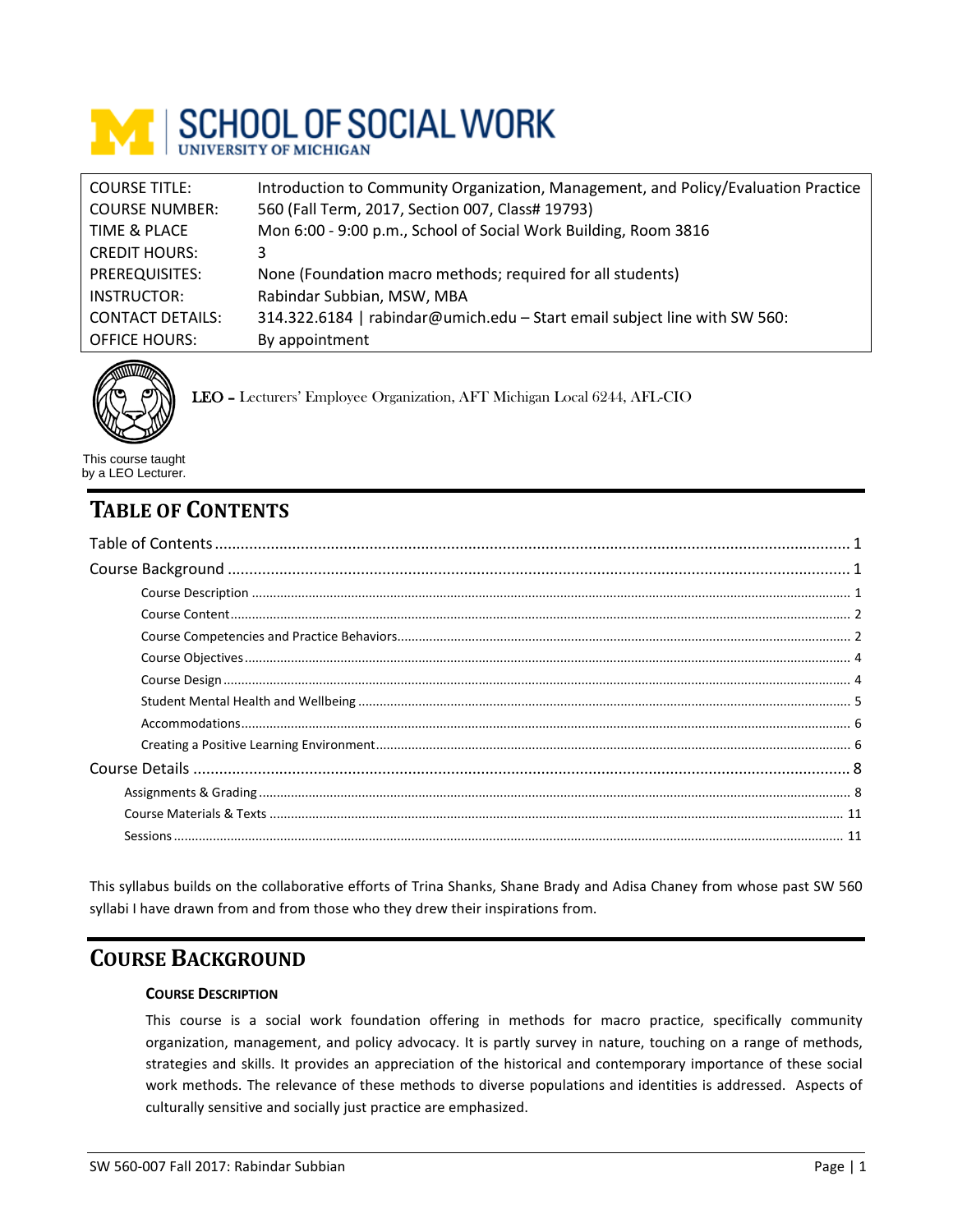### <span id="page-1-0"></span>**COURSE CONTENT**

Students learn beginning knowledge and skills in the areas of community organization, management, and policy advocacy. They learn to understand a variety of roles attached to them, e.g., community organizer, manager, and policy advocate. The course will also provide students with the opportunity to integrate learning from SW502, which is designed to be taken concurrently.

Students focus on: (1) understanding the context of macro practice; (2) identifying community and organizational interventions to address social needs and problems; (3) organizing and building relationships within communities and organizations; and (4) organization-based and community-based policy making, planning, and program development. Course content addresses concepts and practice skills involving assessment, problem solving, and intervention planning at the macro level, and strategies to work effectively with communities and organizations. Content also includes reflective practice and utilizing interpersonal skills in macro practice.

#### <span id="page-1-1"></span>**COURSE COMPETENCIES AND PRACTICE BEHAVIORS**

This course addresses the following competencies and practice behaviors:

**COMPETENCY 1**—Identify as a professional social worker and conduct oneself accordingly.

Social workers serve as representatives of the profession, its mission, and its core values. They know the profession's history. Social workers commit themselves to the profession's enhancement and to their own professional conduct and growth. Social workers

- 1.1 advocate for client access to the services of social work;
- 1.3 attend to professional roles and boundaries
- **COMPETENCY 2**—Apply social work ethical principles to guide professional practice.

Social workers have an obligation to conduct themselves ethically and to engage in ethical decisionmaking. Social workers are knowledgeable about the value base of the profession, its ethical standards, and relevant law. Social workers

- 2.1 recognize and manage personal values in a way that allows professional values to guide practice;
- 2.2 make ethical decisions by applying standards of the National Association of Social Workers Code of Ethics and, as applicable, of the International Federation of Social Workers/International Association of Schools of Social Work Ethics in Social Work Statement of Principles;
- 2.4 apply strategies of ethical reasoning to arrive at principled decisions
- **COMPETENCY 3**—Apply critical thinking to inform and communicate professional judgments.

Social workers are knowledgeable about the principles of logic, scientific inquiry, and reasoned discernment. They use critical thinking augmented by creativity and curiosity. Critical thinking also requires the synthesis and communication of relevant information. Social workers

- 3.1 distinguish, appraise, and integrate multiple sources of knowledge, including researchbased knowledge, and practice wisdom;
- 3.2 analyze models of assessment, prevention, intervention, and evaluation;
- 3.3 demonstrate effective oral and written communication in working with individuals, families, groups, organizations, communities, and colleagues.

**COMPETENCY 4**—Engage diversity and difference in practice.

Social workers understand how diversity characterizes and shapes the human experience and is critical to the formation of identity. The dimensions of diversity are understood as the intersectionality of multiple factors including age, class, color, culture, disability, ethnicity, gender, gender identity and expression, immigration status, political ideology, race, religion, sex, and sexual orientation. Social workers appreciate that, as a consequence of difference, a person's life experiences may include oppression, poverty, marginalization, and alienation as well as privilege, power, and acclaim. Social workers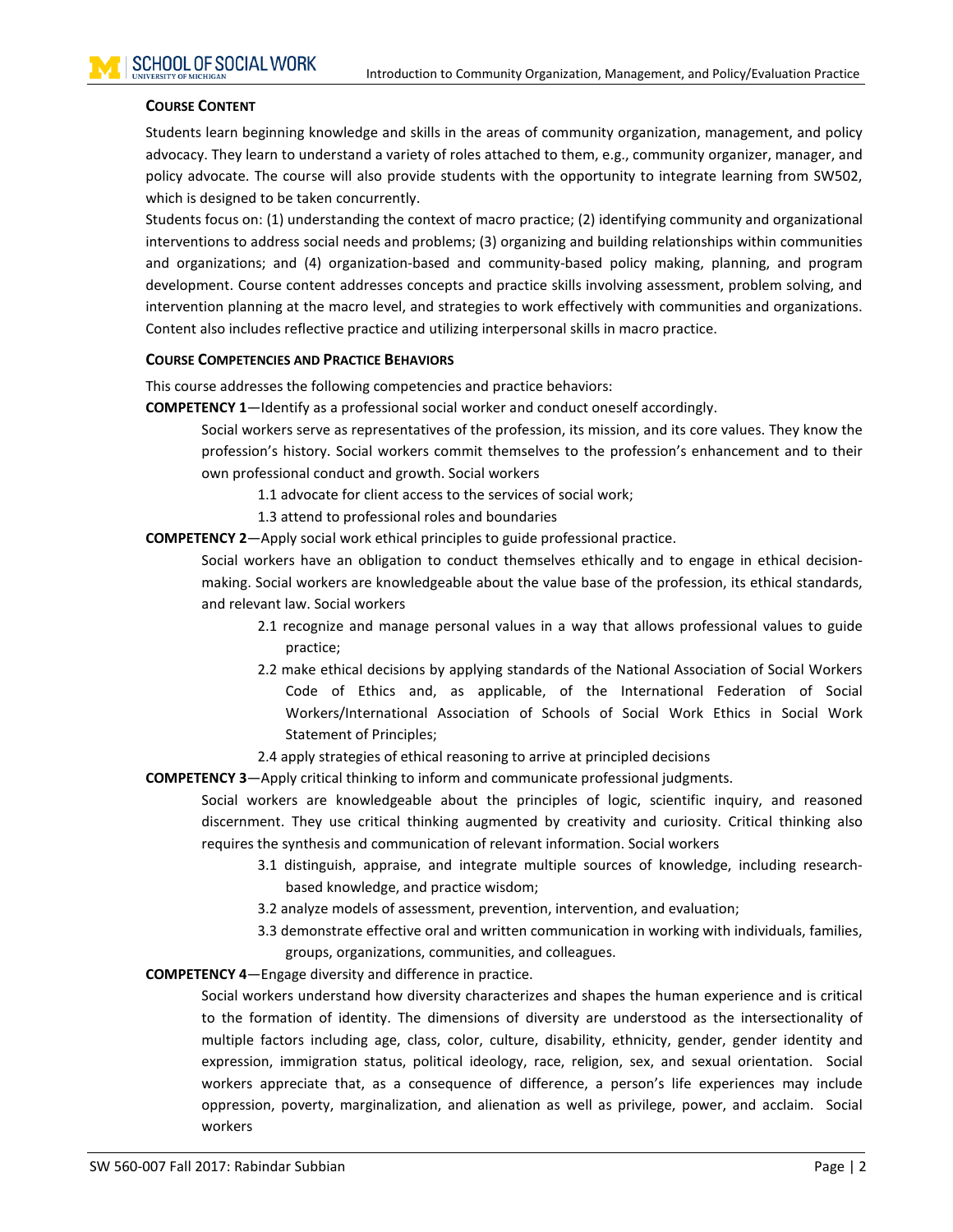- 4.1 recognize the extent to which a culture's structures and values may oppress, marginalize, alienate, or create or enhance privilege and power;
- 4.2 gain sufficient self-awareness to eliminate the influence of personal biases and values in working with diverse groups;
- 4.3 recognize and communicate their understanding of the importance of difference in shaping life experiences

**COMPETENCY 5**—Advance human rights and social and economic justice.

Each person, regardless of position in society, has basic human rights, such as freedom, safety, privacy, an adequate standard of living, health care, and education. Social workers recognize the global interconnections of oppression and are knowledgeable about theories of justice and strategies to promote human and civil rights. Social work incorporates social justice practices in organizations, institutions, and society to ensure that these basic human rights are distributed equitably and without prejudice. Social workers

5.2 advocate for human rights and social and economic justice; and

5.3 engage in practices that advance social and economic justice.

**COMPETENCY 6**—Engage in research-informed practice and practice-informed research.

Social workers use practice experience to inform research, employ evidence-based interventions, evaluate their own practice, and use research findings to improve practice, policy, and social service delivery. Social workers comprehend quantitative and qualitative research and understand scientific and ethical approaches to building knowledge. Social workers

6.2 use research evidence to inform practice.

**COMPETENCY 7**—Apply knowledge of human behavior and the social environment.

Social workers are knowledgeable about human behavior across the life course; the range of social systems in which people live; and the ways social systems promote or deter people in maintaining or achieving health and well-being. Social workers apply theories and knowledge from the liberal arts to understand biological, social, cultural, psychological, and spiritual development. Social workers

7.1 utilize conceptual frameworks to guide the processes of assessment, intervention, and evaluation; and

7.2 critique and apply knowledge to understand person and environment.

**COMPETENCY 8**—Engage in policy practice to advance social and economic well-being and to deliver effective social work services.

Social work practitioners understand that policy affects service delivery, and they actively engage in policy practice. Social workers know the history and current structures of social policies and services; the role of policy in service delivery; and the role of practice in policy development. Social workers

8.1 analyze, formulate, and advocate for policies that advance social well-being

8.2 collaborate with colleagues and clients for effective policy action.

**COMPETENCY 9**—Respond to contexts that shape practice.

Social workers are informed, resourceful, and proactive in responding to evolving organizational, community, and societal contexts at all levels of practice. Social workers recognize that the context of practice is dynamic, and use knowledge and skill to respond proactively. Social workers

- 9.1 continuously discover, appraise, and attend to changing locales, populations, scientific and technological developments, and emerging societal trends to provide relevant services
- 9.2 promote sustainable changes in service delivery and practice to improve the quality of social services.
- **COMPETENCY 10**—Engage, assess, intervene, and evaluate with individuals, families, groups, organizations, and communities.

Professional practice involves the dynamic and interactive processes of engagement, assessment, intervention, and evaluation at multiple levels. Social workers have the knowledge and skills to practice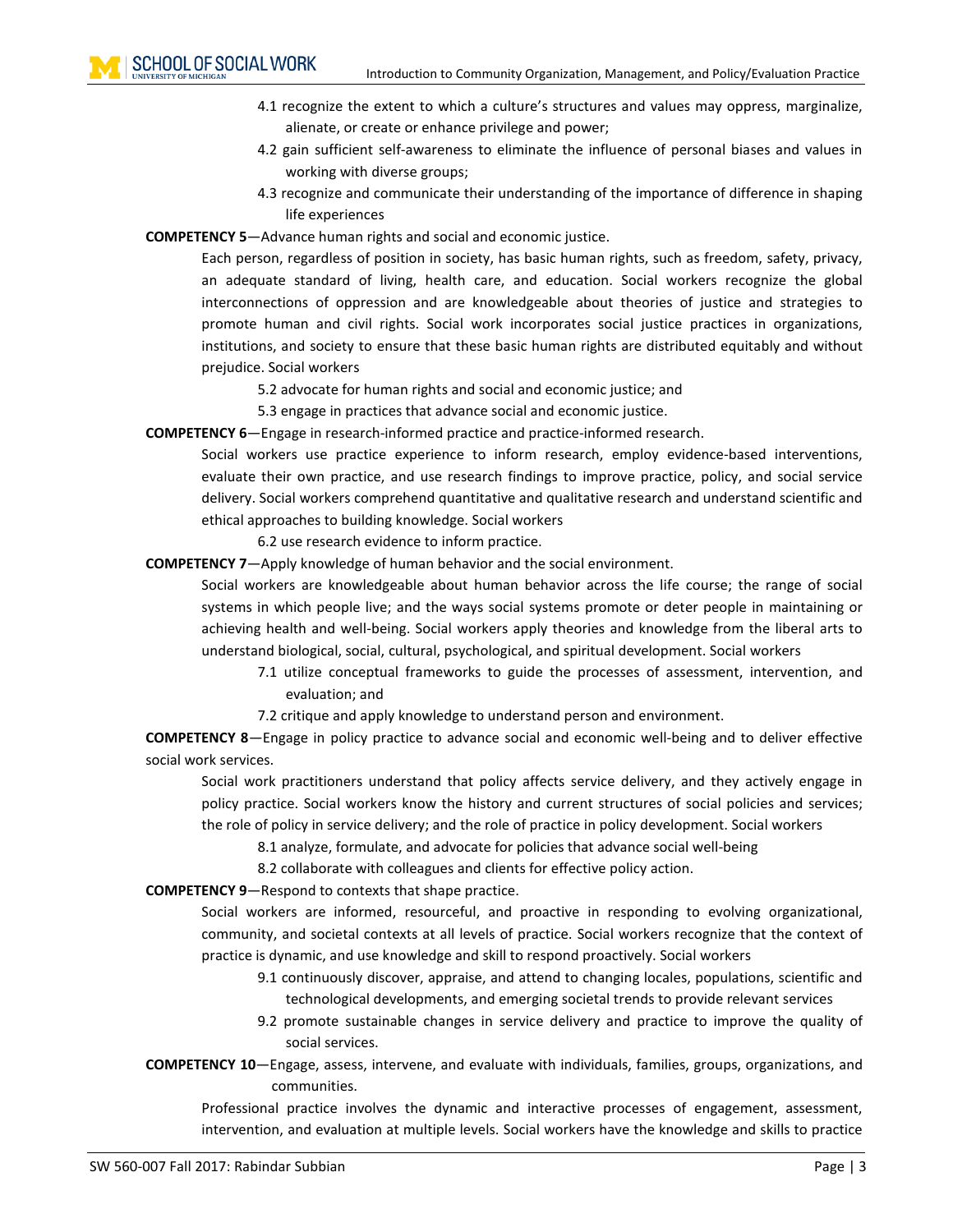with individuals, families, groups, organizations, and communities. Practice knowledge includes identifying, analyzing, and implementing evidence-based interventions designed to achieve client goals; using research and technological advances; evaluating program outcomes and practice effectiveness; developing, analyzing, advocating, and providing leadership for policies and services; and promoting social and economic justice.

COMPETENCY 10(b)—Assessment

Social workers

10.b.1 collect, organize, and interpret client data

10.b.2 assess client strengths and limitations

10.b.3 develop mutually agreed-on intervention goals and objectives; and

10.b.4 select appropriate intervention strategies.

COMPETENCY 10(c)—Intervention

Social workers

10.c.1 initiate actions to achieve organizational goals

10.c.2 implement prevention interventions that enhance client capacities;

10.c.3 help clients resolve problems;

10.c.4 negotiate, mediate, and advocate for clients; and

10.c.5 facilitate transitions and endings.

COMPETENCY 10(d)—Evaluation

Social workers

10.d.1 critically analyze, monitor, and evaluate interventions.

### <span id="page-3-0"></span>**COURSE OBJECTIVES**

On completion of this course, students using a generalist social work practice framework will be able to:

- 1. Describe the historical, social, political and economic forces that have shaped and continue to shape macro practice in social work. (Practice Behaviors 4.1, 9.1)
- 2. Identify community organization, management, and policy-advocacy strategies for dealing with contemporary social work and social welfare problems. (Practice Behaviors 1.1, 3.1, 5.2, 5.3, 6.2, 8.1)
- 3. Demonstrate beginning level community organization, management, and policy advocacy skills in promoting social work values. (Practice Behaviors 3.1, 3.3, 4.3, 5.2, 5.3, 8.1, 8.2, 9.2, 10.c.1, 10.c.2, 10.c.3, 10.c.4, 10.c.5, 10.d.1)
- 4. Apply NASW's Code of Ethics and other professional codes to the selection of action strategies, and in particular applying them to those situations which affect disadvantaged/discriminated against populations. (Practice Behaviors 1.3, 2.1, 2.2, 2.4, 4.2, 5.3)
- 5. Demonstrate the ability to utilize selected macro assessment tools (e.g., community profiles, asset maps, community needs and strengths assessment, Census data analysis, windshield surveys, SWOT analysis, force field analysis, flow-charts, nominal group technique, task analysis, and ethical analysis) to develop client-centered interventions. (Practice Behaviors 3.1, 3.2, 7.1, 7.2; 10.b.1, 10.b.2, 10.b.3, 10.b.4, 10.c.1, 10.c.2, 10.c.3, 10.c.4, 10.c.5 )
- 6. Specify/identify those situations in which social workers are likely to be central to addressing major social welfare concerns. (Practice Behaviors 5.3, 7.2)
- 7. Identify salient connections between macro practice and interpersonal practice. (Practice Behaviors 3.2, 7.1, 7.2)

### <span id="page-3-1"></span>**COURSE DESIGN**

While using the lecture/discussion mode as the primary pattern, class sessions will also include skill building activities and exercises, team work, student presentations, speakers, and videos.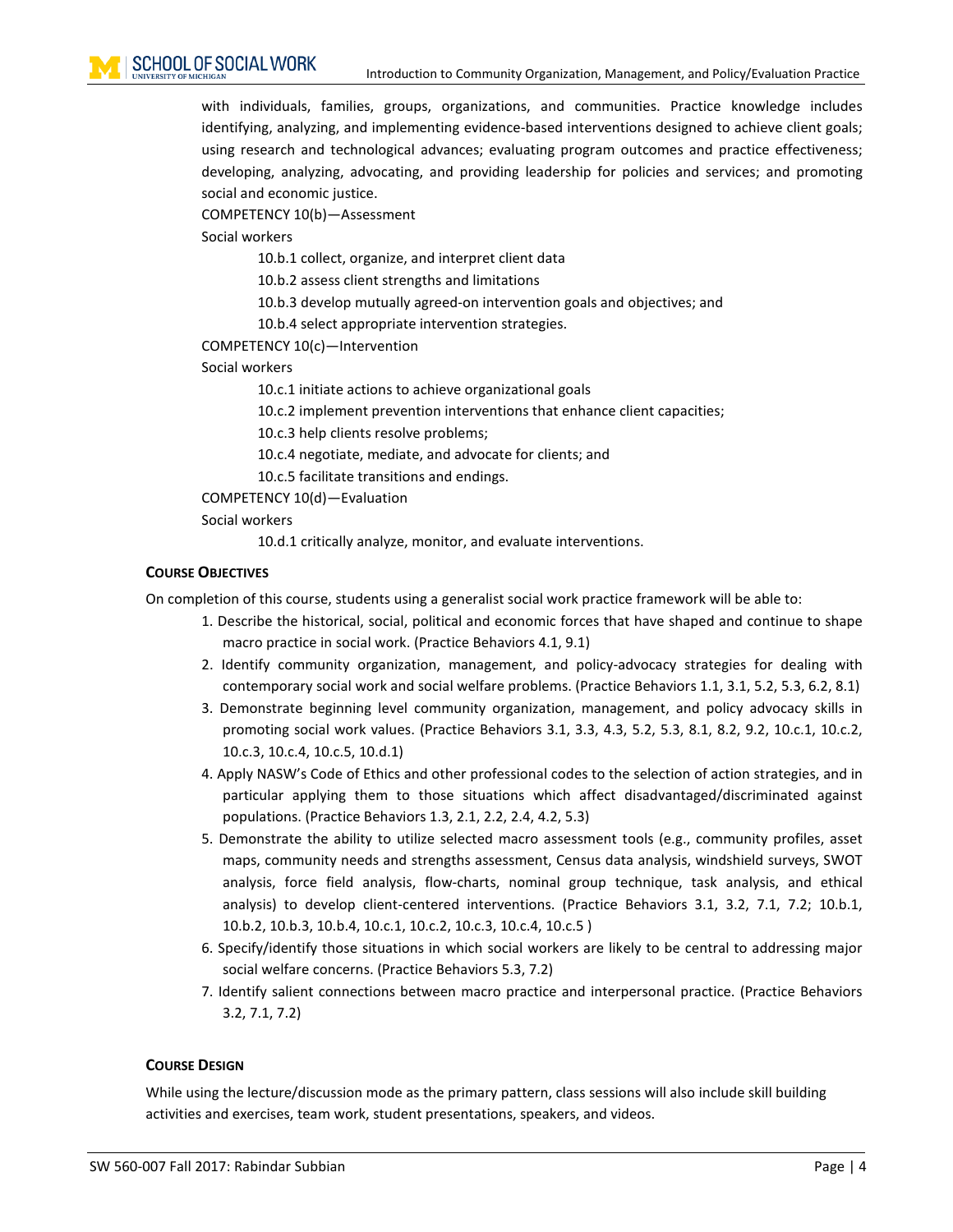**SCHOOL OF SOCIAL WORK** 

Introduction to Community Organization, Management, and Policy/Evaluation Practice

| <b>Theme Relation to</b>                 | Are addressed through methods such as the use of readings, examples, cases,    |
|------------------------------------------|--------------------------------------------------------------------------------|
| <b>Multiculturalism &amp; Diversity:</b> | and role plays, and the development of intervention tools that explore multi-  |
|                                          | cultural and diversity issues from at least five perspectives: 1) the worker,  |
|                                          | (community organizer herself or himself); 2) the manager; 3) the policy        |
|                                          | analyst/advocate; 4) the organization or program; 5) the community or client   |
|                                          | system.                                                                        |
| <b>Theme Relation to Social</b>          | Are addressed through the use of readings, examples, cases, and role plays,    |
| Justice:                                 | and the development of intervention tools that enable workers to secure        |
|                                          | better representation of underrepresented community members and points         |
|                                          | of view in the community, agency, and polity, and to address, through the      |
|                                          | attainment of program goals, issues of historic exclusion and exploitation.    |
|                                          | Techniques of both transactional and transformational change are               |
|                                          | considered.                                                                    |
| Theme Relation to Promotion,             | Are addressed through the use of readings, examples, cases, and role plays,    |
| <b>Prevention, Treatment &amp;</b>       | and the development of intervention tools that explore special attention to    |
| <b>Rehabilitation:</b>                   | the benefits of early intervention, (promotion and prevention), risks          |
|                                          | attendant to the use of various methods (treatment), and the need for longer   |
|                                          | term connection and follow-up (rehabilitation).                                |
| <b>Theme Relation to Behavioral</b>      | Research is addressed through the use of readings, examples, cases, and role   |
| and Social Science Research:             | plays, and the development of intervention tools that explore the              |
|                                          | perspectives of social and behavioral science theory on the community, the     |
|                                          | organization, and the polity. Organizational, political science, and community |
|                                          | theories will be important bases for class analyses.                           |
| <b>Relationship to Social Work</b>       | The course will address ethical and value issues related to working with, and  |
| <b>Ethics and Values:</b>                | in, organizations, communities, societies, and in conducting policy-focused    |
|                                          | research in these areas. For example, as employees of organizations,           |
|                                          | members of communities, and citizens of states, social workers must work to    |
|                                          | ensure equal treatment for all citizens, while at the same time expressing     |
|                                          | preferential programmatic attention to the most disadvantaged within those     |
|                                          | systems. The course will also focus on social workers' responsibility as       |
|                                          | professionals to promote the general welfare through working toward the        |
|                                          | elimination of discrimination, expanding choices for all persons, encouraging  |
|                                          | respect for diversity, advocating for progressive changes in social policies,  |
|                                          | and encouraging informed participation by the public.                          |
| <b>Faculty Approved</b>                  | October 17, 2012                                                               |

### <span id="page-4-0"></span>**STUDENT MENTAL HEALTH AND WELLBEING**

The University of Michigan, Ann Arbor is committed to advancing the mental health and wellbeing of its students. Services are available, if you or someone you know is feeling overwhelmed, depressed, and/or in need of support. For help, contact **Counseling and Psychological Services (CAPS)** at (734) 764-8312 and at the CAPS website:<https://caps.umich.edu/> during and after hours, on weekends and holidays, or through its counselors physically located in schools on both North and Central Campus. You may also consult **University Health Service (UHS)** at (734) 764-8320 and [https://www.uhs.umich.edu/mentalhealthsvcs,](https://www.uhs.umich.edu/mentalhealthsvcs) or for alcohol or drug concerns, see [http://www.uhs.umich.edu/aodresources.](http://www.uhs.umich.edu/aodresources)

For a listing of other mental health resources available on and off campus, visit: [http://umich.edu/~mhealth/.](http://umich.edu/%7Emhealth/)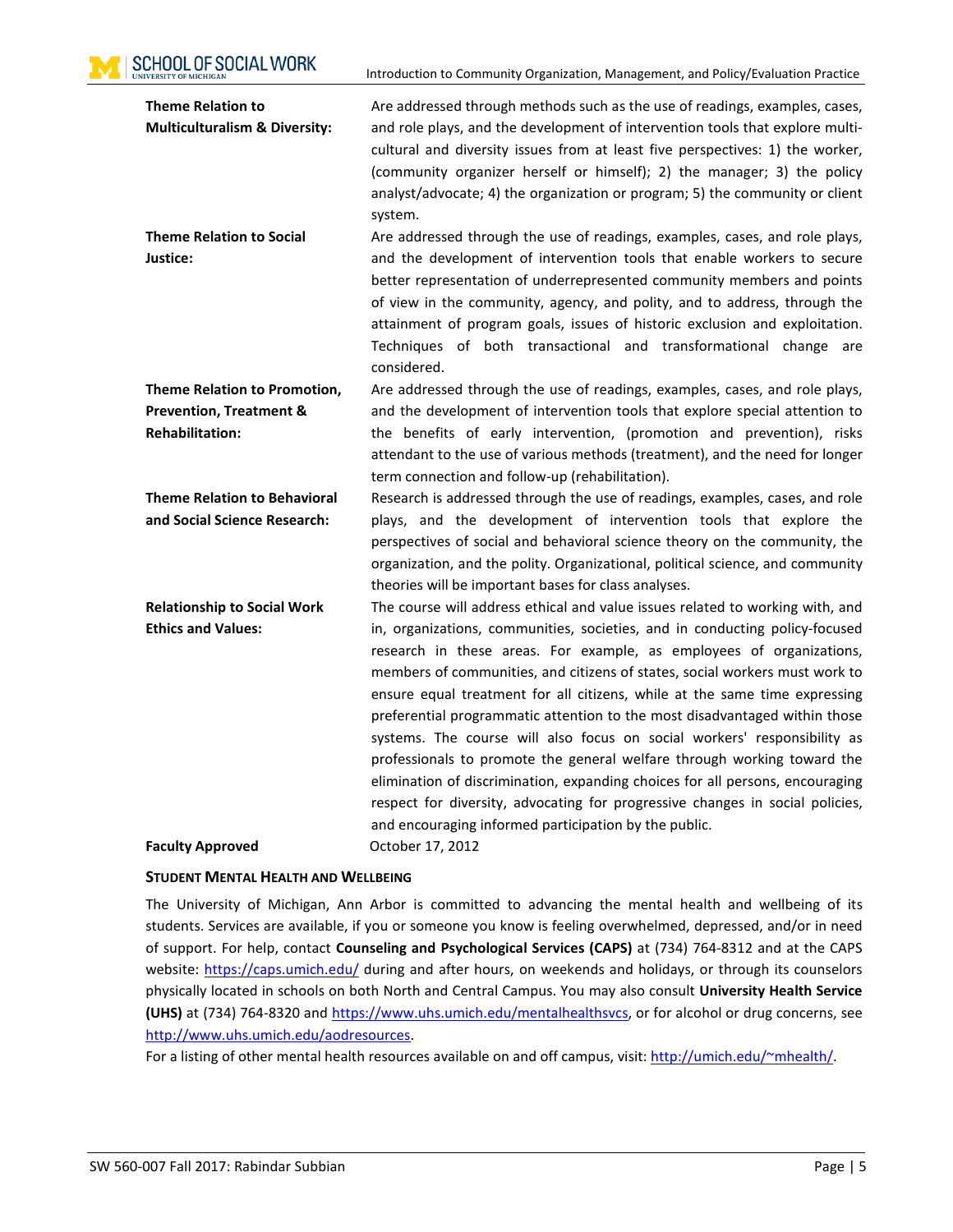### <span id="page-5-0"></span>**ACCOMMODATIONS**

If you have a condition or disability that may affect or interfere with your participation in this course, please contact the instructor as soon as possible to discuss accommodations for your specific needs. It is the School of Social Work's policy that instructors keep this information strictly confidential.

Information and resources for accommodations is also available with the office of Services for Students with Disability (SSD).

On September 14, 2016 their location and contact information was as follows:

**Location**—G-664 Haven Hall, 505 South State St., Ann Arbor, MI 48109-1045

**Phone**— (734) 763-3000, (734) 615-4461 (TDD), (734) 619-3947 (VP)

**Email**— ssdoffice@umich.edu

**Working Hours**— Monday through Friday, 8:00 a.m. to 5:00 p.m.

Please note that contact, location and working hours may change without notification. Most up to date contact, location and working hours information for the office is available via the search function of the University of Michigan website http://www.umich.edu and the University of Michigan Phone Directory service.

#### <span id="page-5-1"></span>**CREATING A POSITIVE LEARNING ENVIRONMENT**

This section has been quoted from Janet Ray's syllabus for SW 560 offered in the Fall 2013 semester. The instructor acknowledges her generous help in explaining how to create a positive learning experience. Ms. Ray has in turn acknowledged the collaborative efforts of past SW 560 instructors Luke Shaefer, Lorraine Gutierrez, Shane Brady, Tony Rothschild, Trina Shanks, Diane Vinokur and Michael Woodford in the creation of her syllabus.

"Critical analysis and discussion are integral components of graduate education, empowerment, and adult education. Thus, it is important to foster an environment in which all participants are willing to express their opinions and perspectives. At times, this engagement can involve some risk, but it is hoped that you will feel comfortable to share your views and queries in order to promote your learning and that of your colleagues. To encourage this environment, we are all reminded of our professional

responsibility to treat one another with respect. If the classroom is to be a space for learning, it cannot reinforce systems of bias and domination. As course instructor, I will strive to develop a respectful course environment. You too can contribute to this ethos by extending to your colleagues the same respect and sensitivity you desire.

Questioning one another is a part of a positive and productive learning<br>process. Such questioning should be done in a collegial, civil, and process. Such questioning should be done in a collegial, civil, and recognizing, respecting others' views, even if we do not agree with the perspectives being advanced. At times it may be necessary to challenge the ideas someone presents, but it is important to do so in a manner that calls into question the ideas outlined, not the person who presents them (adapted by M. Woodford from MSW Handbook, Faculty of Social Work, University of Toronto)."

### *Electronic Devices*

In consideration of your fellow students in this class please set all mobile phones that you bring to class on vibrate. If you need to take a call, please step outside and then answer the phone to ensure that the class is not disrupted.

### *Religious Observances*

Please let the instructor(s) know of your religious observances that may conflict with class attendance or assignment due dates or group work so that appropriate arrangements can be made. It would make the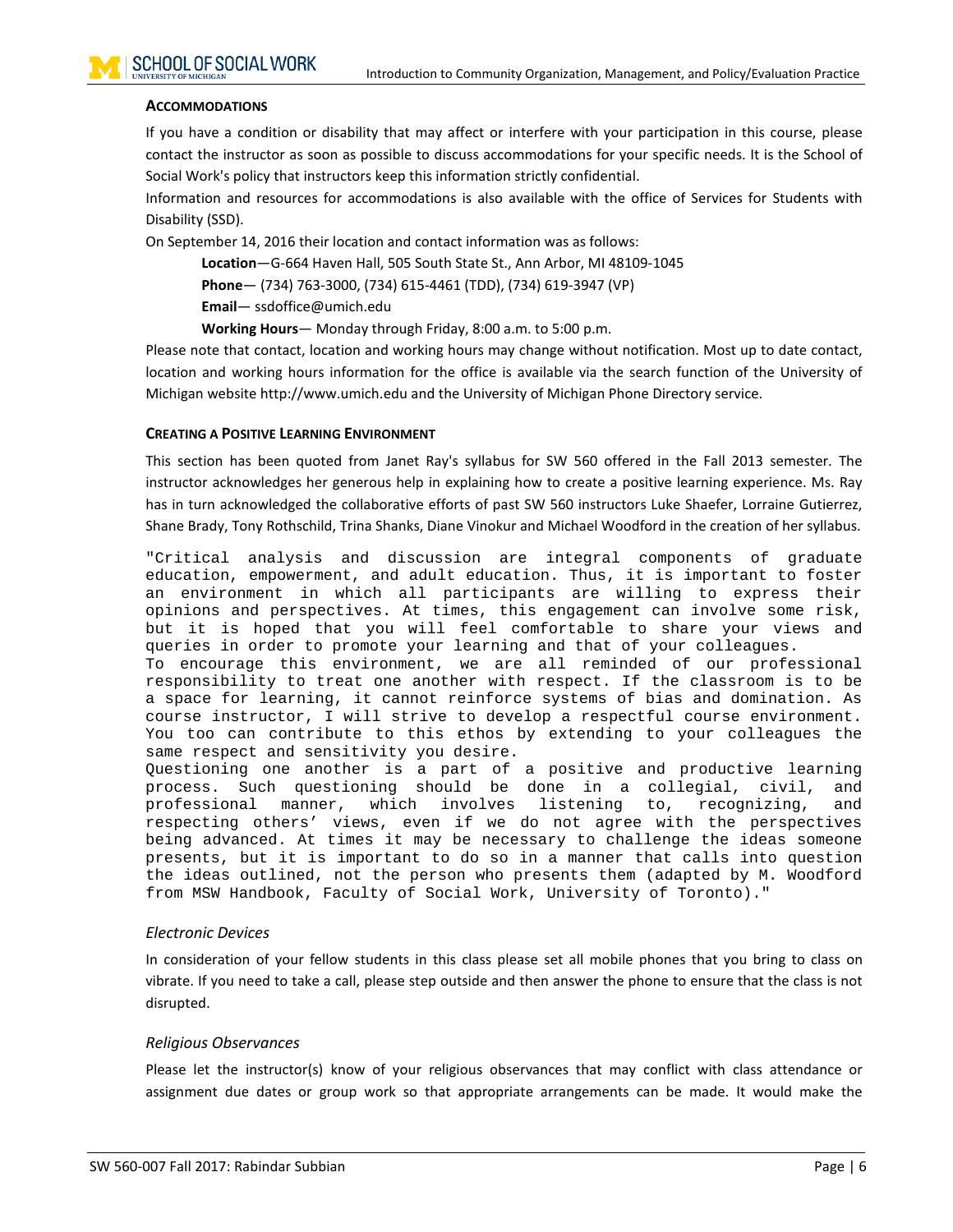instructor(s) (and possibly of your fellow team members') lives easier if you bring this up during the first week of the semester.

### *Contacting Instructor*

A note about email: Please place "SW560: " in the subject line. Please note, I do not check my University of Michigan email every day of the week, and therefore, I may not respond to your email the same day that you send them. However, I will try my best to respond to your email within 48 hours of receipt. For urgent matters, please call my mobile phone (314.322.6184) and leave a message.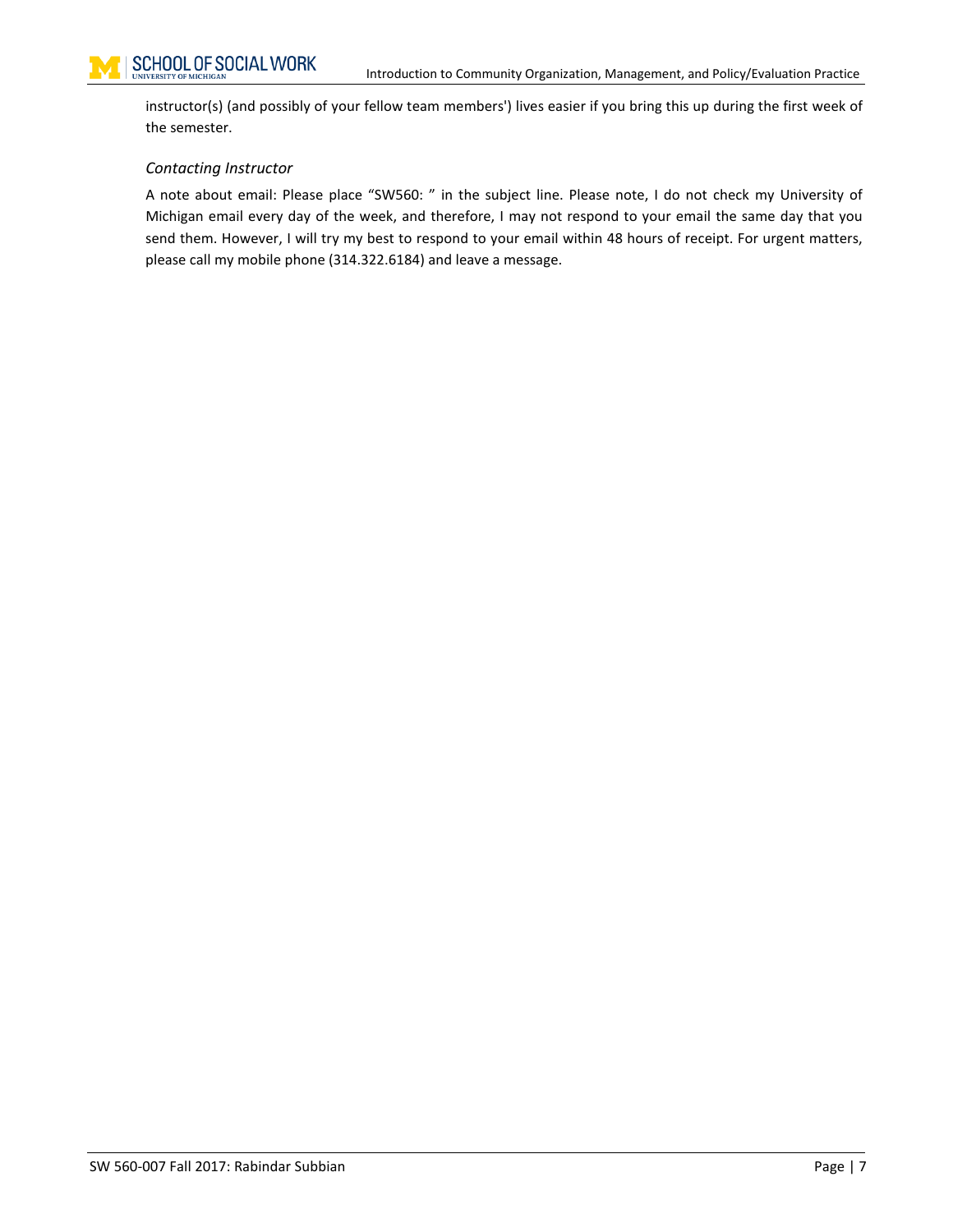# <span id="page-7-0"></span>**COURSE DETAILS**

# <span id="page-7-1"></span>**ASSIGNMENTS & GRADING**

Individual assignments are assignments that you will complete by yourself and team assignments are those you will complete in collaboration with your assigned team. All work must be your personal work that you contribute (either to your individual assignment or to your team's) and the work of others needs to be properly attributed. (Please pay close attention to the "Academic Honesty and Integrity" section of this syllabus in terms of attribution expectations.)

**Note: All assignments are due at the beginning of lecture time on the date they are due unless otherwise stated and should be submitted via the Canvas site for the course.**

If you think you will be late submitting an assignment, please inform the instructor(s) before the due date. The instructor may at her/his discretion accept late assignments and may impose a penalty of up to 50% of points earned for the assignment on a case by case basis. This includes team assignments, if any, and the whole team will be penalized for late submissions.

# *Class Critical Thinking and Q&A (Max.: 25 points)*

In this course there are no points toward the final course grade for attending class or for speaking up during class discussions. You can earn points during each class session towards the 'Class Critical Thinking and Q&A' "assignment" by demonstrating your ability to think critically and contributing to your peers' education during class lectures, both as judged by the instructor. The amount of points you earn in any given class session you choose to attend will be decided by the instructor. Typically, students are able to earn one or two points in a given class session. In order to earn points in a given class session you will need to:

- 1. Attend the entirety of the class session (i.e., not be late and not leave early without instructor's prior permission).
- 2. Successfully participate in discussions during the class session to demonstrate your critical thinking and contribute to the education of your peers.
- 3. Answer to the instructor's satisfaction any course content or lecture related questions asked of you during the class session.

# *Online Forum Postings (Max.: 2 postings = 5 + 5 = 10 points)*

Through the semester each student will be expected to respond to questions and / or discussions that the instructor(s) post via an online forum. You can earn up to 5 points in each of these posting assignments through your responses to the questions or to your peers' comments.

# *Reflection Paper (0 points) & Individual Evaluation of Team (Max.: 5 points)*

The initial 'Reflection Paper' will carry no points assigned. It is a way to help you reflect on working in a team and get to the people you will work with through the term. Specific details about the paper and the assignment will be provided during lecture.

The 'Individual Evaluation of Team' is a required individual assignment. It is an opportunity at the end of the semester for you to provide input into your individual contributions in team assignments and provide feedback on your experiences working in your assigned team. It is expected that your responses will be confidential and that you as a student will not have access to the submissions of other students in the class. You can earn a maximum of 5 points towards your grade for the course in this assignment based on the feedback received from other members of your team.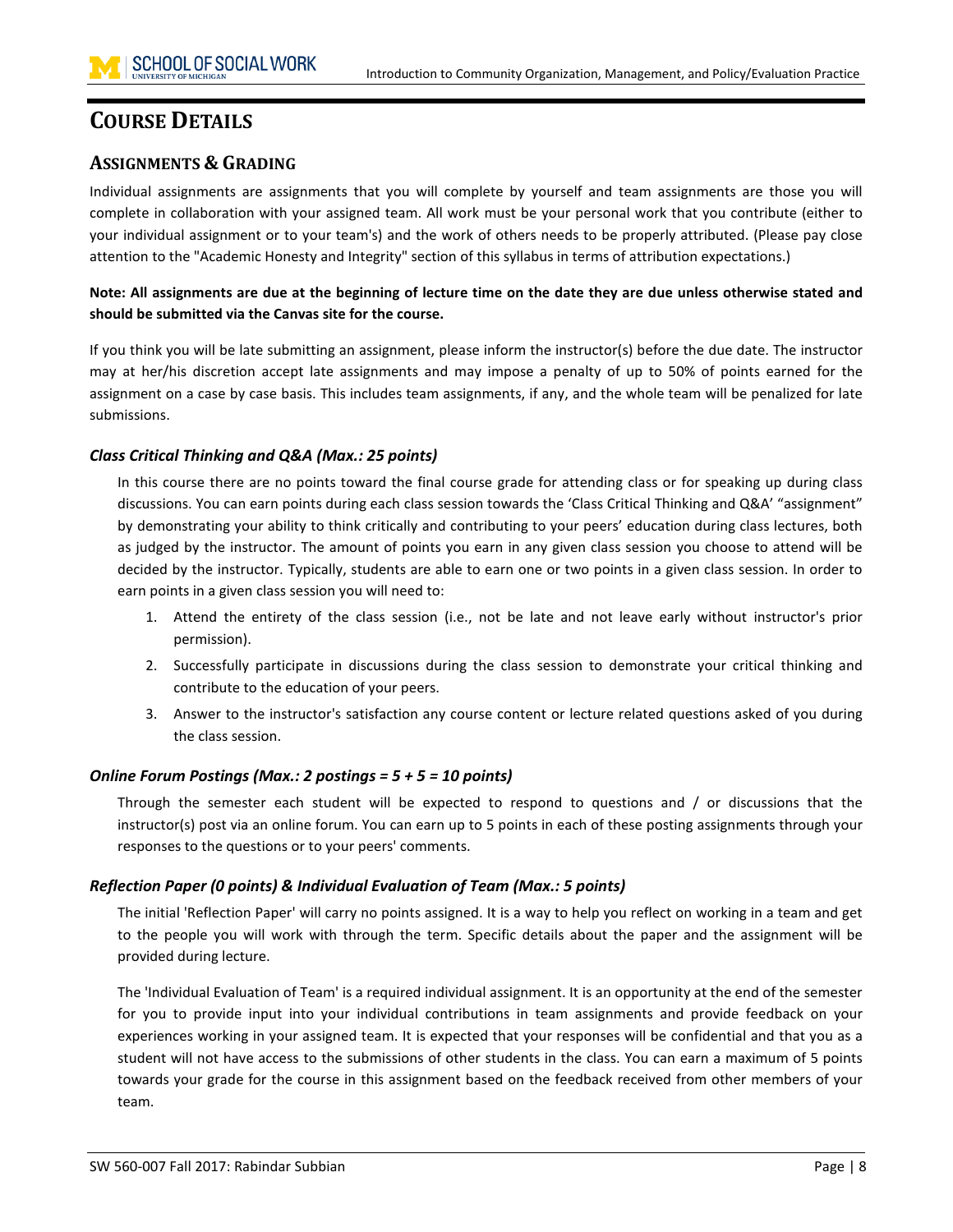### *Community Assessment Assignment (Max.: 25 points)*

The 'Community Assessment Assignment' is a team assignment. At the beginning of the semester you will be assigned a team with two to four fellow students. As a team you will chose a community to focus on and will profile and assess the community. You are expected to use the knowledge learned in the class as well as that you bring to the class from past experiences for this assignment. You will assemble quantitative and qualitative data to present as a part of your assessment. Assessments are expected to be at least 10 pages (without including cover page), though significantly larger assessments are more typical. Details of the assignment will be provided during class sessions.

### *Grant Assignment (Max.: 15 points)*

The 'Grant Assignment' is a team assignment. You will leverage the knowledge about the community you assembled in the 'Community Assessment Assignment' by submitting a grant on behalf of the same community (or its members). Details of the assignment will be provided during class sessions.

### *Advocacy Paper / Proposal (Max.: 10 points)*

The 'Advocacy Paper / Proposal' is a team assignment. After assessing a community's needs and submitting a grant relevant to these needs, you will prepare to influence the systems affecting the community by advocating for policies and / or designing policies that would benefit the community. Details of the assignment will be provided during class sessions.

As an instructor I want each student to attain their greatest learning potential for this course. I am not a gate keeper to your grade and view myself as a facilitator to your achieving the maximum grade you deserve based on the learning you achieve. Points will be applied toward deciding your grade for the course. The assignments and their respective maximum points that can be earned is as follows.

| <b>ASSIGNMENT</b><br><b>TYPE</b> | <b>ASSIGNMENT NAME(S)</b>                                                        | <b>MAXIMUM</b><br><b>POINTS</b> | <b>MAXIMUM POINTS AS A % OF</b><br><b>TOTAL COURSE POINTS</b> |  |
|----------------------------------|----------------------------------------------------------------------------------|---------------------------------|---------------------------------------------------------------|--|
|                                  | Class Critical Thinking and Q&A                                                  | 25 points                       | 25%                                                           |  |
| Individual                       | 2 Online Forum Postings $(5 + 5 = 10 \text{ points})$                            | 10 points                       | 10%                                                           |  |
| Assignment                       | Instructor's evaluation of student's holistic<br>performance during the semester | 10 points                       | 10%                                                           |  |
|                                  | Reflection Paper/Individual Evaluation of Team                                   | 5 points                        | 5%                                                            |  |
| Team                             | <b>Community Assessment Assignment</b>                                           | 25 points                       | 25%                                                           |  |
| Assignment                       | <b>Grant Assignment</b>                                                          | 15 points                       | 15%                                                           |  |
|                                  | Advocacy Paper / Proposal Assignment                                             | 10 points                       | 10%                                                           |  |
|                                  | <b>TOTAL</b>                                                                     | <b>100 POINTS</b>               | 100%                                                          |  |

### *Translation of points earned to grade assigned for course*

| $A+$ | 99-100 | B+ | 87-89 | C+                   | 77-79 | D+       | 67-69 | <60 |
|------|--------|----|-------|----------------------|-------|----------|-------|-----|
|      | 97-98  | D  | 84-86 | -<br>∼               | 74-76 | ◡        | 64-66 |     |
| A-   | 90-96  | B- | 80-83 | ∽<br>. <b>.</b><br>ັ | 70-73 | n<br>− ש | 60-63 |     |

| Grade | <b>Description</b>                                                                                                                                                                                            |
|-------|---------------------------------------------------------------------------------------------------------------------------------------------------------------------------------------------------------------|
| A+    | Grades of "A+" are typically earned by students who turn in exceptional work in assignments and<br>exceptionally contribute in class and in their assigned teams. The grade of A+ will rarely be used and, in |
|       | general, students should not expect to receive this grade, for it signifies work that goes beyond the                                                                                                         |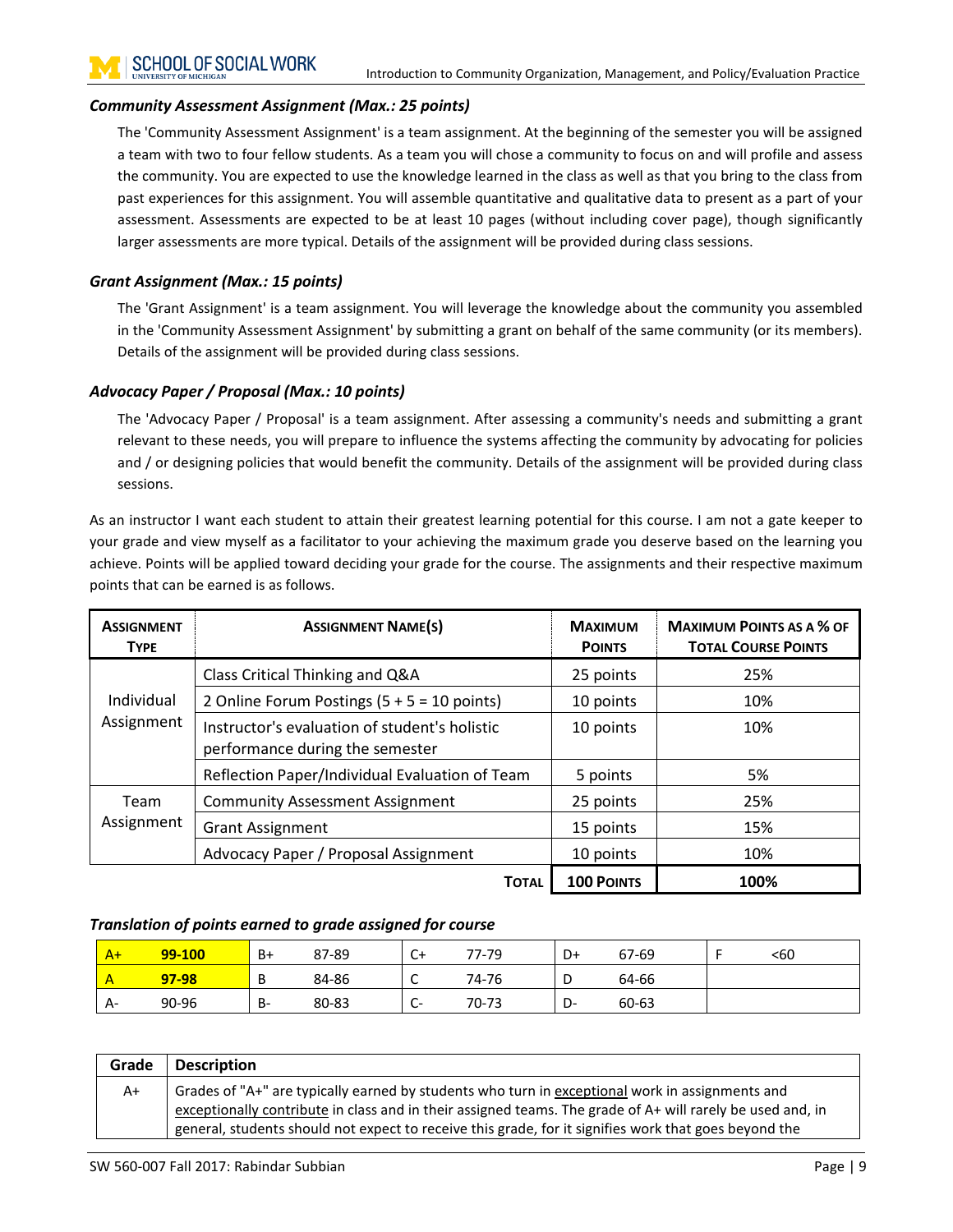|             | content of the course and the expertise students are expected to master. An A+ is very rare to obtain.                                                                                                                                                                                                                                                                                                                                            |  |  |  |  |  |
|-------------|---------------------------------------------------------------------------------------------------------------------------------------------------------------------------------------------------------------------------------------------------------------------------------------------------------------------------------------------------------------------------------------------------------------------------------------------------|--|--|--|--|--|
| A or A-     | Grades of "A" or "A-" are reserved for student work which not only demonstrates excellent mastery of<br>content but which also shows that the student has undertaken a complex task, has applied critical thinking<br>skills to the assignment, and/or has demonstrated creativity in his or her approach. The difference<br>between these two grades is determined by the degree to which these skills have been demonstrated by<br>the student. |  |  |  |  |  |
| B+          | A grade of B+ is given to work which is judged to be very good. This grade denotes that a student has<br>demonstrated a more-than competent understanding of the material.                                                                                                                                                                                                                                                                        |  |  |  |  |  |
| B           | A grade of B is given to student work which meets the basic requirements. It denotes that the student has<br>done adequate work and meets basic course expectations.                                                                                                                                                                                                                                                                              |  |  |  |  |  |
| $B-$        | A grade of B- denotes that a student's performance was less than adequate, reflecting only moderate<br>grasp of content and/or expectations.                                                                                                                                                                                                                                                                                                      |  |  |  |  |  |
| $C+$ or $C$ | The grade of C reflects a minimal grasp of the assignment, poor organization of ideas and/or several<br>significant areas requiring improvement.                                                                                                                                                                                                                                                                                                  |  |  |  |  |  |
| $C-$ to $F$ | Grades between C- and F are applied to denote a failure to meet minimum standards, reflecting serious<br>deficiencies in all aspects of a student's performance.                                                                                                                                                                                                                                                                                  |  |  |  |  |  |

### *Academic Honesty and Integrity*

The "Student Code of Academic and Professional Conduct" of the School of Social Work, The University of Michigan, Ann Arbor, applies to all your work in this course. Cheating, plagiarism and academic dishonesty is prohibited and engaging in them can have serious consequences. Plagiarism is "representing someone else's ideas, words, statements or works as one's own without proper acknowledgment or citation."[1](#page-9-0) Section 1.12.02 of the 2013-14 MSW Student Guide states:

Examples of plagiarism include, but are not limited to:

- 1. Using or otherwise taking credit for someone else's work or ideas.
- 2. Using the language of another without full and proper quotation or source citation.
- 3. Implicitly presenting the appropriated words or ideas of another as one's own.
- 4. Using Internet source material, in whole or in part, without careful and specific reference to the source.
- 5. Borrowing facts, statistics, or other illustrative material without proper reference, unless the information is common knowledge or in common public use.
- 6. Self-plagiarism, that is, reusing one's own work without acknowledgment that the text appears elsewhere (e.g. in a paper for another current or previous class). Plagiarism, like other forms of cheating and misconduct, is taken very

seriously at the University of Michigan and is grounds for expulsion from the University.

Please familiarize yourself with "Student Code of Academic and Professional Conduct" section of the MSW handbook of the school. Instructors are required to report all violations of the code by students to the school administration. *Ignorantia juris non excusat*. Ignorance of the code will not excuse you from being held accountable for your transgressions of the code.

<span id="page-9-0"></span> <sup>1</sup> Section 1.12.02: Plagiarism. (2013). 2013-14 MSW Student Guide, School of Social Work, The University of Michigan, Ann Arbor. Retrieved Aug. 18, 2014, from http://ssw.umich.edu/msw-student-guide/section/1.12.02/plagiarism